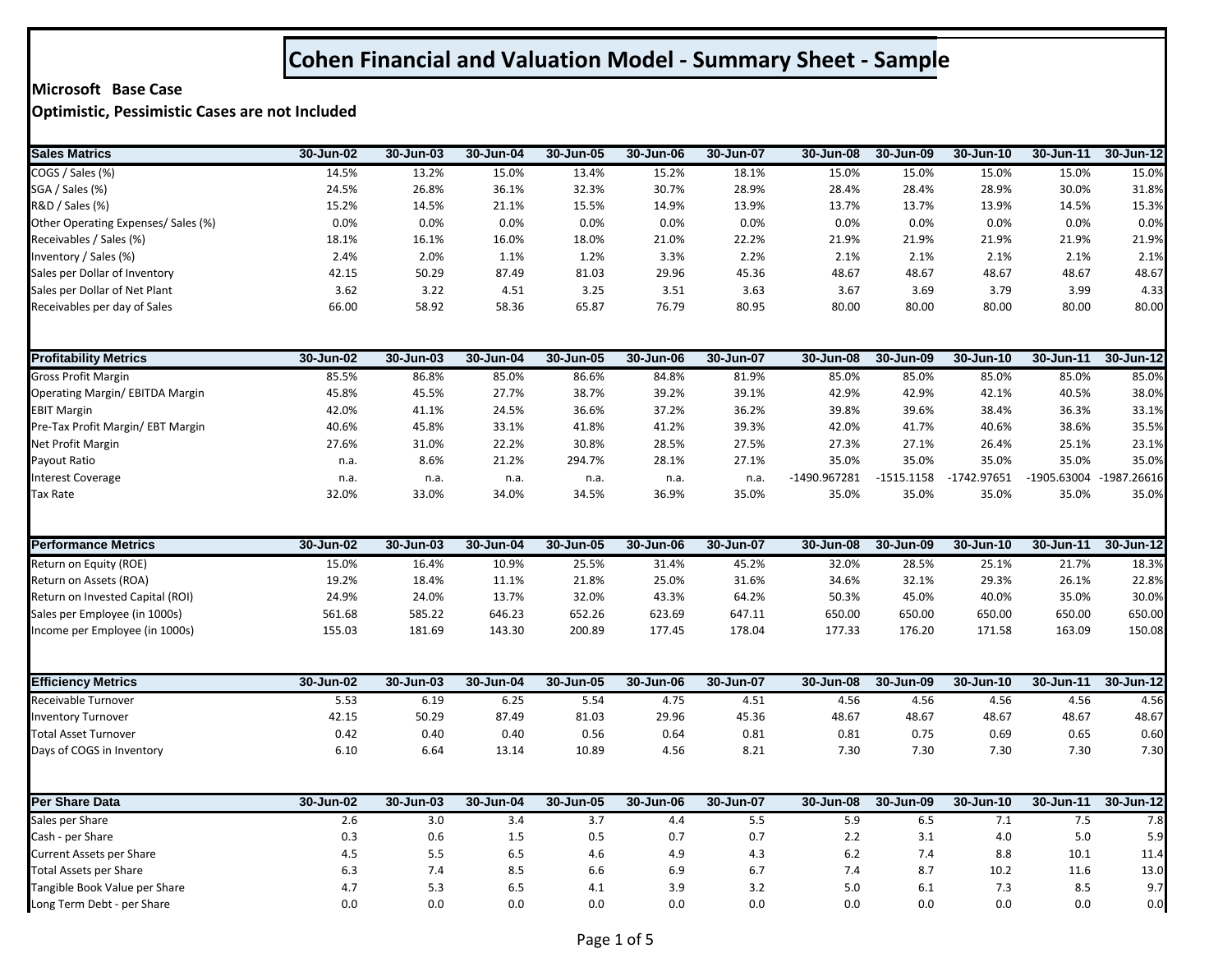| Working Capital per Share                | $-0.3$       | $-0.4$       | $-0.5$        | $-0.6$        | $-0.8$        | $-0.7$        | $-0.2$        | $-0.2$        | $-0.3$        | $-0.3$        | $-0.4$        |
|------------------------------------------|--------------|--------------|---------------|---------------|---------------|---------------|---------------|---------------|---------------|---------------|---------------|
| Free Cash Flow per Share                 | 1.3          | 1.5          | 1.1           | 1.6           | 1.8           | 1.9           | 2.0           | 2.8           | 3.0           | 3.0           | 3.0           |
|                                          |              |              |               |               |               |               |               |               |               |               |               |
| <b>Price/Earnings</b>                    | 30-Jun-02    | 30-Jun-03    | 30-Jun-04     | 30-Jun-05     | 30-Jun-06     | 30-Jun-07     | 30-Jun-08     | 30-Jun-09     | 30-Jun-10     | 30-Jun-11     | 30-Jun-12     |
| Price Earnings Ratio - Closing Price     | 39.6         | 31.1         | 38.0          | 25.6          | 23.9          | 20.1          | 17.8          | 16.3          | 15.5          | 15.4          | 16.1          |
| Price to Cash Earnings                   | $-8.7$       | $-44.6$      | $-156.9$      | 26.4          | 53.3          | 26.7          | $-160.9$      | $-146.3$      | $-133.1$      | $-121.1$      | $-110.1$      |
| PEG Ratio                                | n.a.         | 1.1          | $-2.1$        | 0.5           | 3.4           | 1.1           | 1.4           | 1.8           | 3.0           | 21.9          | $-3.7$        |
| P/E Relative to S&P                      |              |              |               |               |               |               |               |               |               |               |               |
|                                          |              |              |               |               |               |               |               |               |               |               |               |
| <b>Valuation Metrics</b>                 | 30-Jun-02    | 30-Jun-03    | 30-Jun-04     | 30-Jun-05     | 30-Jun-06     | 30-Jun-07     | 30-Jun-08     | 30-Jun-09     | 30-Jun-10     | 30-Jun-11     | 30-Jun-12     |
| Price to Sales                           | 10.9         | 9.7          | 8.5           | 7.8           | 6.6           | 5.3           | 4.9           | 4.4           | 4.1           | 3.9           | 3.7           |
| Price to Tangible Book Value - Ratio     | 6.1          | 5.4          | 4.4           | 7.0           | 7.3           | 9.0           | 5.8           | 4.7           | 4.0           | 3.4           | 3.0           |
| Price to Cash Flow - Ratio               | 79.0         | 103.2        | 48.7          | 21.6          | 59.9          | 40.4          | 45.5          | 13.3          | 9.5           | 7.2           | 5.8           |
| Price to Derived NCFO                    | $-15.6$      | 34.9         | 34.2          | 11.0          | 11.9          | 9.2           | 15.4          | 11.1          | 10.4          | 10.1          | 10.4          |
| Price to Free Cash Flow - Ratio          | 22.0         |              |               |               |               | 15.5          |               | 10.4          |               | 9.5           |               |
|                                          |              | 19.4         | 26.3          | 18.1          | 15.7          |               | 14.6          |               | 9.7           |               | 9.6           |
| Price to Equity                          | 5.9          | 5.1          | 4.2           | 6.4           | 7.2           | 8.7           | 5.7           | 4.6           | 3.9           | 3.3           | 2.9           |
|                                          |              |              |               |               |               |               |               |               |               |               |               |
| <b>Income Statement Metrics</b>          | 30-Jun-02    | 30-Jun-03    | 30-Jun-04     | 30-Jun-05     | 30-Jun-06     | 30-Jun-07     | 30-Jun-08     | 30-Jun-09     | 30-Jun-10     | 30-Jun-11     | 30-Jun-12     |
| <b>Sales</b>                             | 28,365,000   | 32,187,000   | 36,835,000    | 39,788,000    | 44,282,000    | 51,122,000    | 57,256,640    | 62,982,304    | 68,020,888    | 72,102,142    | 74,986,227    |
| Sequential Sales Growth                  |              | 13.5%        | 14.4%         | 8.0%          | 11.3%         | 15.4%         | 12.0%         | 10.0%         | 8.0%          | 6.0%          | 4.0%          |
| Cost of Goods Sold (COGS)                | -4,107,000   | $-4,247,000$ | $-5,530,000$  | $-5,345,000$  | $-6,747,000$  | $-9,253,000$  | $-8,588,496$  | $-9,447,346$  | $-10,203,133$ | $-10,815,321$ | $-11,247,934$ |
| <b>COGS Sequential Growth %</b>          |              | 3.4%         | 30.2%         | $-3.3%$       | 26.2%         | 37.1%         | $-7.2%$       | 10.0%         | 8.0%          | 6.0%          | 4.0%          |
| COGS as % of Sales                       | 14.5%        | 13.2%        | 15.0%         | 13.4%         | 15.2%         | 18.1%         | 15.0%         | 15.0%         | 15.0%         | 15.0%         | 15.0%         |
| <b>Gross Profit</b>                      | 24,258,000   | 27,940,000   | 31,305,000    | 34,443,000    | 37,535,000    | 41,869,000    | 48,668,144    | 53,534,958    | 57,817,755    | 61,286,820    | 63,738,293    |
| Gross Profit Sequential Growth %         |              | 15.2%        | 12.0%         | 10.0%         | 9.0%          | 11.5%         | 16.2%         | 10.0%         | 8.0%          | 6.0%          | 4.0%          |
| <b>Gross Profit Margin</b>               | 45.8%        | 45.5%        | 27.7%         | 38.7%         | 39.2%         | 39.1%         | 42.9%         | 42.9%         | 42.1%         | 40.5%         | 38.0%         |
| <b>Selling, General &amp; Administra</b> | $-6,957,000$ | $-8,625,000$ | $-13,306,000$ | $-12,843,000$ | $-13,576,000$ | $-14,784,000$ | $-16,262,400$ | $-17,888,640$ | $-19,677,504$ | $-21,645,254$ | -23,809,780   |
| SG&A Sequential Growth %                 |              | 24.0%        | 54.3%         | $-3.5%$       | 5.7%          | 8.9%          | 10.0%         | 10.0%         | 10.0%         | 10.0%         | 10.0%         |
| SG&A as % of Sales                       | 24.5%        | 26.8%        | 36.1%         | 32.3%         | 30.7%         | 28.9%         | 28.4%         | 28.4%         | 28.9%         | 30.0%         | 31.8%         |
| Research & Development (Ré               | $-4,307,000$ | $-4,659,000$ | $-7,779,000$  | $-6,184,000$  | $-6,584,000$  | $-7,121,000$  | $-7,833,100$  | $-8,616,410$  | $-9,478,051$  | $-10,425,856$ | $-11,468,442$ |
| R&D Sequential Growth %                  |              | 8.2%         | 67.0%         | $-20.5%$      | 6.5%          | 8.2%          | 10.0%         | 10.0%         | 10.0%         | 10.0%         | 10.0%         |
| R&D as % of Sales                        | 15.2%        | 14.5%        | 21.1%         | 15.5%         | 14.9%         | 13.9%         | 13.7%         | 13.7%         | 13.9%         | 14.5%         | 15.3%         |
| <b>Other Operating Expenses (C</b>       | $\mathbf 0$  | $\mathbf 0$  | 0             | $\mathbf 0$   | $\mathbf 0$   | $\mathbf 0$   | $\mathbf 0$   | $\mathbf 0$   | 0             | 0             | $\Omega$      |
| OOE Sequential Growth %                  |              | n.a.         | n.a.          | n.a.          | n.a.          | n.a.          | n.a.          | n.a.          | n.a.          | n.a.          | n.a.          |
| OOE as % of Sales                        | 0.0%         | 0.0%         | 0.0%          | 0.0%          | 0.0%          | 0.0%          | 0.0%          | 0.0%          | 0.0%          | 0.0%          | 0.0%          |
| <b>EBITDA</b>                            | 12,994,000   | 14,656,000   | 10,220,000    | 15,416,000    | 17,375,000    | 19,964,000    | 24,572,644    | 27,029,908    | 28,662,200    | 29,215,710    | 28,460,072    |
| <b>EBITDA Sequential Growth %</b>        |              | 12.8%        | $-30.3%$      | 50.8%         | 12.7%         | 14.9%         | 23.1%         | 10.0%         | 6.0%          | 1.9%          | $-2.6%$       |
| <b>EBITDA Margin %</b>                   | 42.0%        | 41.1%        | 24.5%         | 36.6%         | 37.2%         | 36.2%         | 39.8%         | 39.6%         | 38.4%         | 36.3%         | 33.1%         |
| <b>Depreciation and Amortizatio</b>      | $-1,084,000$ | $-1,439,000$ | $-1,186,000$  | $-855,000$    | $-903,000$    | $-1,440,000$  | $-1,760,845$  | $-2,106,254$  | $-2,517,552$  | $-3,013,297$  | $-3,619,245$  |
| EBIT                                     | 11,910,000   | 13,217,000   | 9,034,000     | 14,561,000    | 16,472,000    | 18,524,000    | 22,811,799    | 24,923,655    | 26,144,648    | 26,202,413    | 24,840,827    |
| <b>EBIT Sequential Growth %</b>          |              | 11.0%        | $-31.6%$      | 61.2%         | 13.1%         | 12.5%         | 23.1%         | 9.3%          | 4.9%          | 0.2%          | $-5.2%$       |
| <b>EBIT Margin %</b>                     | 40.6%        | 45.8%        | 33.1%         | 41.8%         | 41.2%         | 39.3%         | 42.0%         | 41.7%         | 40.6%         | 38.6%         | 35.5%         |
| <b>Interest Expense</b>                  | 0            | 0            | 0             | 0             | 0             | 0             | $-15,300$     | $-16,450$     | $-15,000$     | $-13,750$     | $-12,500$     |
| <b>Interest Income</b>                   | 1,762,000    | 1,697,000    | 0             | $\mathbf 0$   | 0             | 1,319,000     | 951,500       | 1,046,650     | 1,151,315     | 1,266,447     | 1,393,091     |
| <b>Other Income - Net</b>                | $-2,067,000$ | $-120,000$   | 3,187,000     | 2,067,000     | 1,790,000     | 292,000       | 321,200       | 353,320       | 388,652       | 427,517       | 470,269       |
| Other Non Cash Income - Net              | $-92,000$    | $-68,000$    | $-25,000$     | 0             | 0             | $-34,000$     | $-37,400$     | $-41,140$     | $-45,254$     | $-49,779$     | $-54,757$     |
| <b>Pretax Income</b>                     | 11,513,000   | 14,726,000   | 12,196,000    | 16,628,000    | 18,262,000    | 20,101,000    | 24,031,799    | 26,266,035    | 27,624,361    | 27,832,847    | 26,636,930    |
| Pre-Tax Income Sequential Growth %       |              | 27.9%        | $-17.2%$      | 36.3%         | 9.8%          | 10.1%         | 19.6%         | 9.3%          | 5.2%          | 0.8%          | $-4.3%$       |
| Pre-Tax Income Margin                    | 27.6%        | 31.0%        | 22.2%         | 30.8%         | 28.5%         | 27.5%         | 27.3%         | 27.1%         | 26.4%         | 25.1%         | 23.1%         |
|                                          |              |              |               |               |               |               |               |               |               |               |               |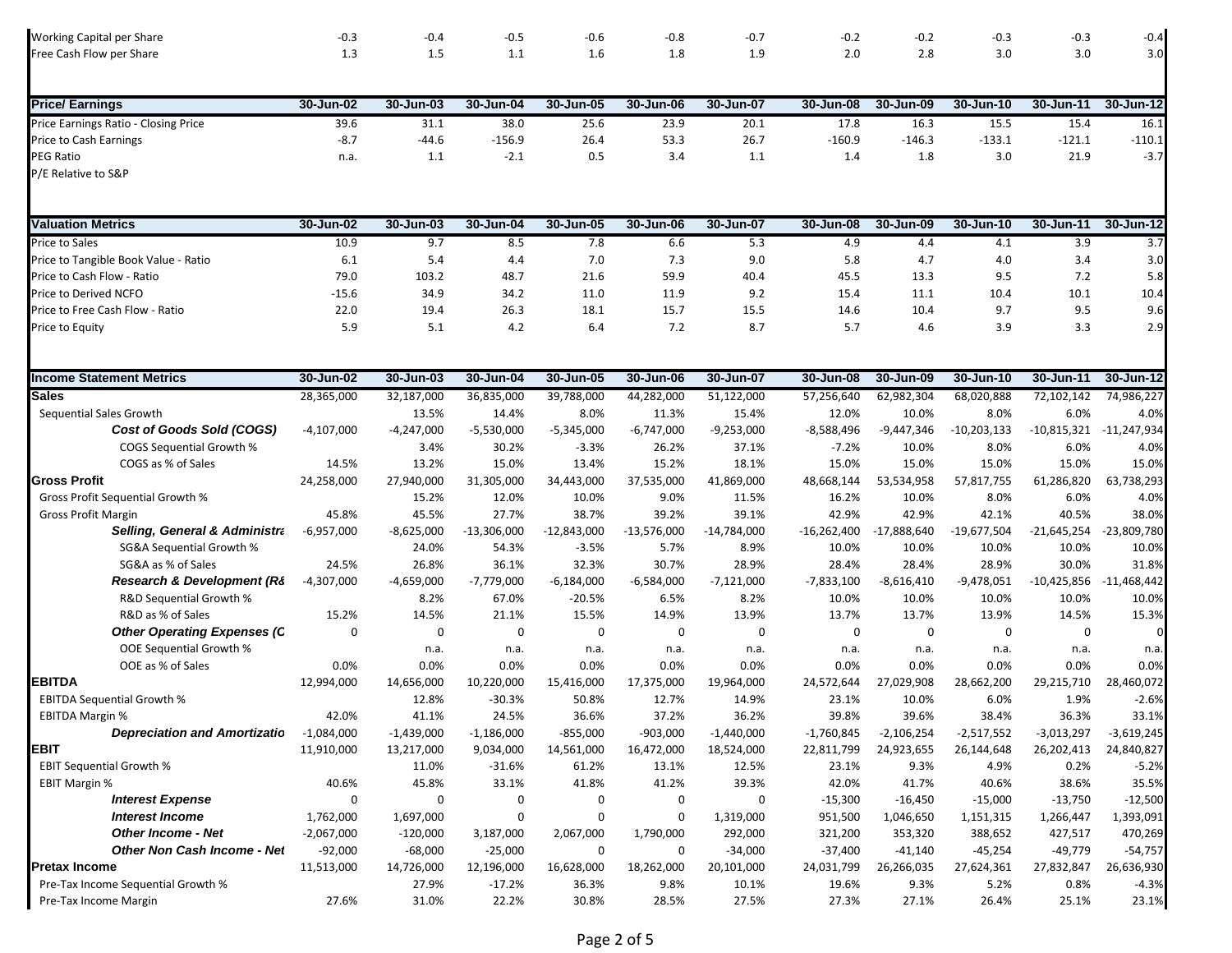| <b>Income Taxes</b>                           | $-3,684,000$ | $-4,733,000$ | $-4,028,000$     | $-4,374,000$ | $-5,663,000$ | $-6,036,000$     | $-8,411,130$ | $-9,193,112$ | $-9,668,526$ | $-9,741,497$ | $-9,322,925$           |
|-----------------------------------------------|--------------|--------------|------------------|--------------|--------------|------------------|--------------|--------------|--------------|--------------|------------------------|
| <b>Minority Interest</b>                      | $\mathbf 0$  | 0            | $\mathbf 0$      | $\mathbf 0$  | $\mathbf 0$  | $\boldsymbol{0}$ | $\mathbf 0$  | $\mathbf 0$  | $\mathbf 0$  | $\mathbf 0$  | $\Omega$               |
| Net Income                                    | 7,829,000    | 9,993,000    | 8,168,000        | 12,254,000   | 12,599,000   | 14,065,000       | 15,620,670   | 17,072,923   | 17,955,834   | 18,091,351   | 17,314,004             |
| Net Income Sequential Growth %                |              | 27.6%        | $-18.3%$         | 50.0%        | 2.8%         | 11.6%            | 11.1%        | 9.3%         | 5.2%         | 0.8%         | $-4.3%$                |
| Net Income Margin %                           | n.a.         | 8.6%         | 21.2%            | 294.7%       | 28.1%        | 27.1%            | 35.0%        | 35.0%        | 35.0%        | 35.0%        | 35.0%                  |
| Earnings Per Share                            |              |              |                  |              |              |                  |              |              |              |              |                        |
| <b>Basic EPS Total</b>                        | 0.73         | 0.93         | 0.76             | 1.13         | 1.21         | 1.44             | 1.62         | 1.77         | 1.86         | 1.87         | 1.79                   |
| <b>Basic EPS Sequential Growth %</b>          |              | 27.4%        | $-18.3%$         | 48.7%        | 7.1%         | 19.0%            | 12.6%        | 9.2%         | 5.1%         | 0.7%         | $-4.3%$                |
| Diluted EPS - Total                           | 0.71         | 0.92         | 0.75             | 1.12         | 1.20         | 1.42             | 1.62         | 1.77         | 1.86         | 1.87         | 1.79                   |
| Diluted EPS Sequential Growth %               |              | 29.6%        | $-18.5%$         | 49.3%        | 7.1%         | 18.3%            | 14.2%        | 9.2%         | 5.1%         | 0.7%         | $-4.3%$                |
| <b>Dividends per Share</b>                    | .00          | .08          | .16              | 3.40         | .34          | .39              | 0.57         | 0.62         | 0.65         | 0.66         | 0.63                   |
|                                               |              |              |                  |              |              |                  |              |              |              |              |                        |
| <b>Balance Sheet Metrics</b>                  | 30-Jun-02    | 30-Jun-03    | 30-Jun-04        | 30-Jun-05    | 30-Jun-06    | 30-Jun-07        | 30-Jun-08    | 30-Jun-09    | 30-Jun-10    | 30-Jun-11    | 30-Jun-12              |
| <b>ASSETS</b>                                 |              |              |                  |              |              |                  |              |              |              |              |                        |
| <b>Cash and Equivalents</b>                   | 3,016,000    | 6,438,000    | 15,982,000       | 4,851,000    | 6,714,000    | 6,111,000        | 21,006,362   | 29,458,993   | 38,533,989   | 47,836,018   | 56,769,959             |
| <b>Marketable Securities</b>                  | 35,636,000   | 42,610,000   | 44,610,000       | 32,900,000   | 27,447,000   | 17,300,000       | 19,030,000   | 20,933,000   | 23,026,300   | 25,328,930   | 27,861,823             |
| Cash & Marketable Securities Sequential Growt |              | 26.9%        | 23.5%            | $-37.7%$     | $-9.5%$      | $-31.5%$         | 71.0%        | 25.9%        | 22.2%        | 18.9%        | 15.7%                  |
| Cash & Marketable Sec. as % of 1              | 57.1%        | 61.6%        | 65.6%            | 53.3%        | 49.1%        | 37.1%            | 56.3%        | 59.8%        | 62.8%        | 65.5%        | 67.7%                  |
| <b>Total Receivable</b>                       | 5,129,000    | 5,196,000    | 5,890,000        | 7,180,000    | 9,316,000    | 11,338,000       | 12,549,401   | 13,804,341   | 14,908,688   | 15,803,209   | 16,435,337             |
| Accounts Receivable Sequential Growth %       |              | 1.3%         | 13.4%            | 21.9%        | 29.7%        | 21.7%            | 10.7%        | 10.0%        | 8.0%         | 6.0%         | 4.0%                   |
| Accounts Receivable as % of Tota              | 7.6%         | 6.5%         | 6.4%             | 10.1%        | 13.4%        | 17.9%            | 17.6%        | 16.4%        | 15.2%        | 14.1%        | 13.1%                  |
| <b>Total Inventories</b>                      | 673,000      | 640,000      | 421,000          | 491,000      | 1,478,000    | 1,127,000        | 1,176,506    | 1,294,157    | 1,397,689    | 1,481,551    | 1,540,813              |
| Inventories Sequential Growth %               |              | $-4.9%$      | $-34.2%$         | 16.6%        | 201.0%       | $-23.7%$         | 4.4%         | 10.0%        | 8.0%         | 6.0%         | 4.0%                   |
| Inventories as % of Total Assets              | 1.0%         | 0.8%         | 0.5%             | 0.7%         | 2.1%         | 1.8%             | 1.7%         | 1.5%         | 1.4%         | 1.3%         | 1.2%                   |
| <b>Other Current Assets</b>                   | 4,122,000    | 4,089,000    | 3,663,000        | 3,315,000    | 4,055,000    | 4,292,000        | 5,725,664    | 6,298,230    | 6,802,089    | 7,210,214    | 7,498,623              |
| <b>Total Current Assets</b>                   | 48,576,000   | 58,973,000   | 70,566,000       | 48,737,000   | 49,010,000   | 40,168,000       | 59,487,932   | 71,788,721   | 84,668,755   |              | 97,659,922 110,106,555 |
| Current Assets Sequential Growth %            |              | 21.4%        | 19.7%            | $-30.9%$     | 0.6%         | $-18.0%$         | 48.1%        | 20.7%        | 17.9%        | 15.3%        | 12.7%                  |
| Current Assets as % of Total Asse             | 71.8%        | 74.1%        | 76.4%            | 68.8%        | 70.4%        | 63.6%            | 83.7%        | 85.2%        | 86.4%        | 87.4%        | 88.0%                  |
| <b>Net Fixed Assets</b>                       | 2,268,000    | 2,223,000    | 2,326,000        | 2,346,000    | 3,044,000    | 4,350,000        | 4,962,119    | 5,158,592    | 5,383,032    | 5,674,698    | 6,095,105              |
| Net Fixed Assets Sequential Growth %          |              | $-2.0%$      | 4.6%             | 0.9%         | 29.8%        | 42.9%            | 14.1%        | 4.0%         | 4.4%         | 5.4%         | 7.4%                   |
| Net Fixed Assets as % of Total As             | 3.4%         | 2.8%         | 2.5%             | 3.3%         | 4.4%         | 6.9%             | 7.0%         | 6.1%         | 5.5%         | 5.1%         | 4.9%                   |
| <b>Intangibles</b>                            | 1,669,000    | 3,512,000    | 3,684,000        | 3,808,000    | 539,000      | 878,000          | 965,800      | 1,062,380    | 1,168,618    | 1,285,480    | 1,414,028              |
| Intangibles Sequential Growth %               |              | 110.4%       | 4.9%             | 3.4%         | $-85.8%$     | 62.9%            | 10.0%        | 10.0%        | 10.0%        | 10.0%        | 10.0%                  |
| Intangibles as % of Total Assets              | 2.5%         | 4.4%         | 4.0%             | 5.4%         | 0.8%         | 1.4%             | 1.4%         | 1.3%         | 1.2%         | 1.2%         | 1.1%                   |
| <b>Other Non Current Assets</b>               | 15,133,000   | 14,863,000   | 15,813,000       | 15,924,000   | 17,004,000   | 17,775,000       | 5,688,264    | 6,257,090    | 6,756,835    | 7,160,435    | 7,443,865              |
| Total Assets                                  | 67,646,000   | 79,571,000   | 92,389,000       | 70,815,000   | 69,597,000   | 63,171,000       | 71,104,116   | 84,266,784   | 97,977,240   | 111,780,535  | 125,059,554            |
| <b>LIABILITIES</b>                            |              |              |                  |              |              |                  |              |              |              |              |                        |
| <b>Accounts Payable</b>                       | 1,208,000    | 1,573,000    | 1,717,000        | 2,086,000    | 2,909,000    | 3,247,000        | 3,011,856    | 3,313,042    | 3,578,085    | 3,792,770    | 3,944,481              |
| Accounts Payable Sequential Growth %          |              | 30.2%        | 9.2%             | 21.5%        | 39.5%        | 11.6%            | -7.2%        | 10.0%        | 8.0%         | 6.0%         | 4.0%                   |
| Accounts Payable as % of Total A              | 1.8%         | 2.0%         | 1.9%             | 2.9%         | 4.2%         | 5.1%             | 4.2%         | 3.9%         | 3.7%         | 3.4%         | 3.2%                   |
| <b>Notes Payable</b>                          | 0            | 0            | 0                | 0            | 0            | 0                | 0            | 0            | 0            | 0            | 0                      |
| <b>Short Term Debt</b>                        | $\mathbf 0$  | $\mathbf 0$  | 0                | 0            | 0            | 0                | 6,000        | 4,000        | 0            | 0            | $\mathbf 0$            |
| Debt Payable Sequential Growth %              |              | n.a.         | n.a.             | n.a.         | n.a.         | n.a.             | n.a.         | $-33.3%$     | $-100.0%$    | n.a.         | n.a.                   |
| Debt Payable as % of Total Asset              | 0.0%         | 0.0%         | 0.0%             | 0.0%         | 0.0%         | 0.0%             | 0.0%         | 0.0%         | 0.0%         | 0.0%         | 0.0%                   |
| <b>Accrued Expenses &amp; Liabiliti</b>       | 1,145,000    | 1,416,000    | 1,339,000        | 1,662,000    | 1,938,000    | 2,325,000        | 2,325,000    | 2,325,000    | 2,325,000    | 2,325,000    | 2,325,000              |
| <b>Other Current Liabilities</b>              | 10,391,000   | 10,985,000   | 11,913,000       | 13,129,000   | 17,595,000   | 18,182,000       | 16,341,998   | 17,976,198   | 19,679,344   | 21,443,216   | 23,263,078             |
| <b>Total Current Liabilities</b>              | 12,744,000   | 13,974,000   | 14,969,000       | 16,877,000   | 22,442,000   | 23,754,000       | 21,684,854   | 23,618,240   | 25,582,429   | 27,560,986   | 29,532,559             |
| Current Liabilities Sequential Growth %       |              | 9.7%         | 7.1%             | 12.7%        | 33.0%        | 5.8%             | $-8.7%$      | 8.9%         | 8.3%         | 7.7%         | 7.2%                   |
| Current Liabilities as % of Total A           | 18.8%        | 17.6%        | 16.2%            | 23.8%        | 32.2%        | 37.6%            | 30.5%        | 28.0%        | 26.1%        | 24.7%        | 23.6%                  |
| <b>Long Term Debt</b>                         | 0            | 0            | $\boldsymbol{0}$ | 0            | 0            | 0                | 50,000       | 75,000       | 50,000       | 25,000       | $\mathbf 0$            |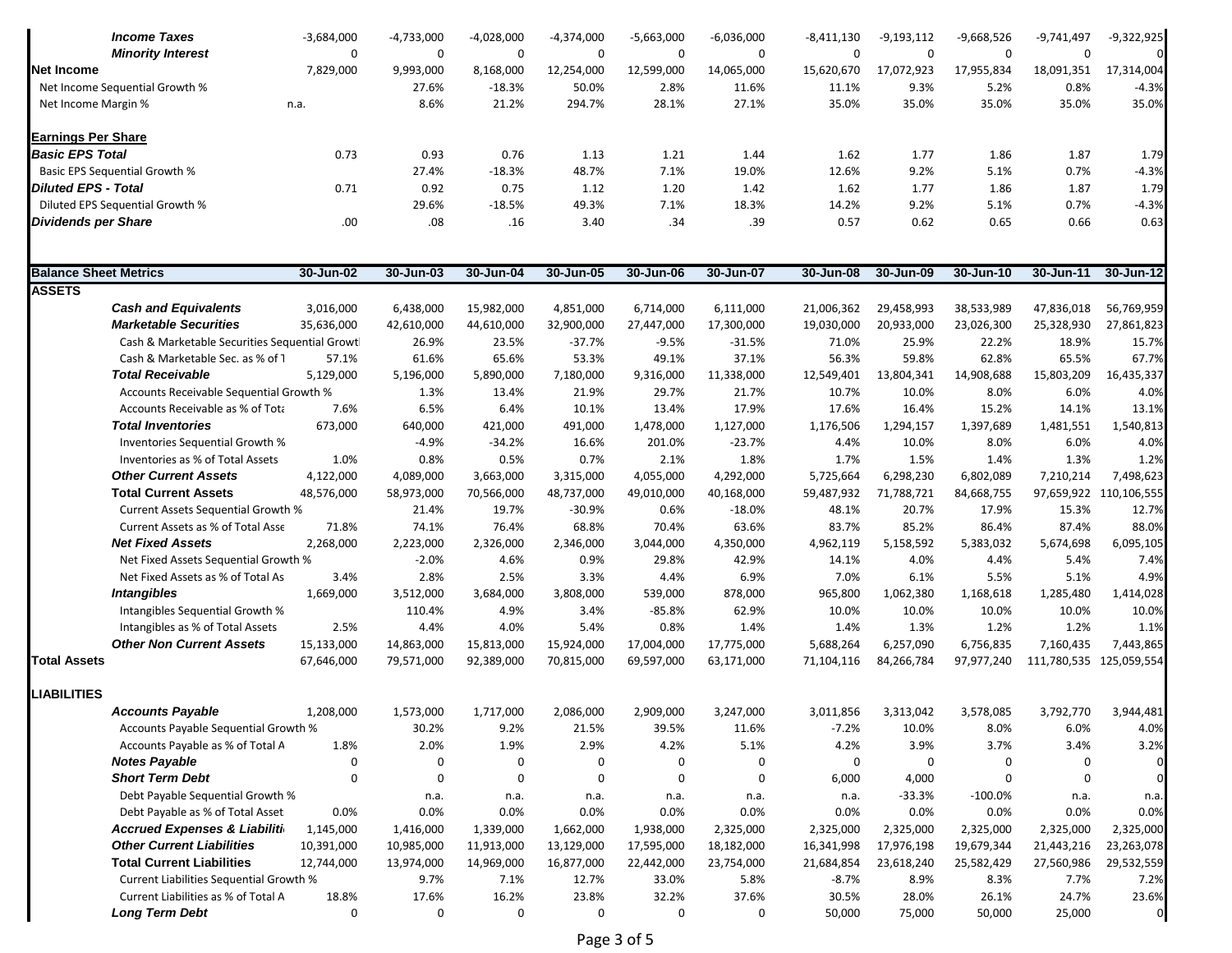| Long Term Debt Sequential Growth %                                                          |                          | n.a.         | n.a.                  | n.a.          | n.a.          | n.a.                | n.a.          | 50.0%        | $-33.3%$     | $-50.0%$           | $-100.0%$               |
|---------------------------------------------------------------------------------------------|--------------------------|--------------|-----------------------|---------------|---------------|---------------------|---------------|--------------|--------------|--------------------|-------------------------|
| Long Term Debt as % of Total As:                                                            | 0.0%                     | 0.0%         | 0.0%                  | 0.0%          | 0.0%          | 0.0%                | 0.1%          | 0.1%         | 0.1%         | 0.0%               | 0.0%                    |
| <b>Capital Lease Obligations</b>                                                            | 0                        | 0            | 0                     | 0             | $\mathbf 0$   | $\boldsymbol{0}$    | 0             | $\mathbf 0$  | 0            | $\mathbf 0$        | $\Omega$                |
| <b>Other Non-Current Liabilities</b>                                                        | 2,722,000                | 4,577,000    | 2,595,000             | 5,823,000     | 7,051,000     | 8,320,000           | 568,826       | 625,709      | 675,683      | 716,043            | 744,387                 |
| Total Liabilities                                                                           | 15,466,000               | 18,551,000   | 17,564,000            | 22,700,000    | 29,493,000    | 32,074,000          | 22,303,681    | 24,318,949   | 26,308,113   | 28,302,030         | 30,276,945              |
| Total Liabilities Sequential Growth %                                                       |                          | 19.9%        | $-5.3%$               | 29.2%         | 29.9%         | 8.8%                | $-30.5%$      | 9.0%         | 8.2%         | 7.6%               | 7.0%                    |
| Total Liabilities as % of Total Assets                                                      | 22.9%                    | 23.3%        | 19.0%                 | 32.1%         | 42.4%         | 50.8%               | 31.4%         | 28.9%        | 26.9%        | 25.3%              | 24.2%                   |
| <b>Total Minority Interest</b>                                                              | $\mathbf 0$              | 0            | 0                     | $\mathbf 0$   | $\mathbf 0$   | $\boldsymbol{0}$    | 0             | $\mathbf 0$  | 0            | $\mathbf 0$        | $\mathbf 0$             |
| Total Minority Interest Sequential Growth %                                                 |                          | n.a.         | n.a.                  | n.a.          | n.a.          | n.a.                | n.a.          | n.a.         | n.a.         | n.a.               | n.a.                    |
| Total Minority Interest as % of Total Assets<br><b>Shareholders Equity</b>                  | 0.0%                     | 0.0%         | 0.0%                  | 0.0%          | 0.0%          | 0.0%                | 0.0%          | 0.0%         | 0.0%         | 0.0%               | 0.0%                    |
| <b>Preferred Equity</b>                                                                     | 0                        | 0            | 0                     | 0             | 0             | 0                   | 0             | 0            | 0            | $\mathbf 0$        | $\Omega$                |
| <b>Common Stock Equity</b>                                                                  | 31,647,000               | 35,344,000   | 56,396,000            | 60,413,000    | 59,005,000    | 60,557,000          | 68,107,000    | 68,157,000   | 68,207,000   | 68,257,000         | 68,307,000              |
| <b>Treasury Stock</b>                                                                       | 0                        | $\mathbf 0$  | 0                     | $\mathbf 0$   | $\mathbf 0$   | 0                   | $\mathbf 0$   | $\mathbf 0$  | 0            | $\mathbf 0$        |                         |
| <b>Other Equity Adjustments</b>                                                             | $\mathbf 0$              | $\Omega$     | 0                     | $\Omega$      | 1,229,000     | 1,654,000           | 1,654,000     | 1,654,000    | 1,654,000    | 1,654,000          | 1,654,000               |
| <b>Retained Earnings</b>                                                                    | 20,533,000               | 25,676,000   | 18,429,000            | $-12,298,000$ | $-20,130,000$ | $-31,114,000$       | $-20,960,565$ | $-9,863,165$ | 1,808,127    | 13,567,505         | 24,821,608              |
| <b>Total Shareholders Equity</b>                                                            | 52,180,000               | 61,020,000   | 74,825,000            | 48,115,000    | 40,104,000    | 31,097,000          | 48,800,435    | 59,947,835   | 71,669,127   | 83,478,505         | 94,782,608              |
| Total Equity Sequential Growth %                                                            |                          | 16.9%        | 22.6%                 | $-35.7%$      | $-16.6%$      | $-22.5%$            | 56.9%         | 22.8%        | 19.6%        | 16.5%              | 13.5%                   |
| Total Equity as % of Total Assets                                                           | 77.1%                    | 76.7%        | 81.0%                 | 67.9%         | 57.6%         | 49.2%               | 68.6%         | 71.1%        | 73.1%        | 74.7%              | 75.8%                   |
| <b>Total Liabilities and Shareholders Equity</b>                                            | 67,646,000               | 79,571,000   | 92,389,000            | 70,815,000    | 69,597,000    | 63,171,000          | 71,104,116    | 84,266,784   | 97,977,240   |                    | 111,780,535 125,059,554 |
|                                                                                             |                          |              |                       |               |               |                     |               |              |              |                    |                         |
| <b>Off-Balance Sheet Items</b>                                                              | 30-Jun-02                | 30-Jun-03    | 30-Jun-04             | 30-Jun-05     | 30-Jun-06     | 30-Jun-07           | 30-Jun-08     | 30-Jun-09    | 30-Jun-10    | 30-Jun-11          | 30-Jun-12               |
| <b>Total Common Shares Outstanding</b>                                                      | 10,718,000               | 10,771,000   | 10,862,000            | 10,710,000    | 10,062,000    | 9,380,000           | 9,635,000     | 9,640,000    | 9,645,000    | 9,650,000          | 9,655,000               |
| Shares Outstanding Sequential Growth %                                                      |                          | 0.5%         | 0.8%                  | $-1.4%$       | $-6.1%$       | $-6.8%$             | 2.7%          | 0.1%         | 0.1%         | 0.1%               | 0.1%                    |
| <b>Treasury Shares</b>                                                                      | 0                        | $\Omega$     | 0                     | $\mathbf 0$   | 0             | $\Omega$            | 0             | $\mathbf 0$  | 0            | $\Omega$           | $\Omega$                |
| Diluted Weighted Shares Outstanding                                                         | 11,106,000               | 10,882,000   | 10,894,000            | 10,906,000    | 10,531,000    | 9,886,000           | 9,635,000     | 9,640,000    | 9,645,000    | 9,650,000          | 9,655,000               |
| Diluted Shares Outstanding Sequential Growth %                                              |                          | $-2.0%$      | 0.1%                  | 0.1%          | $-3.4%$       | $-6.1%$             | $-2.5%$       | 0.1%         | 0.1%         | 0.1%               | 0.1%                    |
| Number of Employees                                                                         | 50,500                   | 55,000       | 57,000                | 61,000        | 71,000        | 79,000              | 88,087        | 96,896       | 104,648      | 110,926            | 115,363                 |
| <b>Cash Flow Metrics</b>                                                                    | 30-Jun-02                | 30-Jun-03    | 30-Jun-04             | 30-Jun-05     | 30-Jun-06     | 30-Jun-07           | 30-Jun-08     | 30-Jun-09    | 30-Jun-10    | 30-Jun-11          | 30-Jun-12               |
| <b>CASH FLOW FROM OPERATING ACTIVITIES</b>                                                  |                          |              |                       |               |               |                     |               |              |              |                    |                         |
| Net Income                                                                                  | 0                        | 0            | 0                     | $\mathbf 0$   | $\mathbf 0$   | 0                   | $\mathbf 0$   | $\mathbf 0$  | 0            | $\Omega$           |                         |
|                                                                                             | 7,829,000                | 9,993,000    | 8,168,000             | 12,254,000    | 12,599,000    | 14,065,000          | 15,620,670    | 17,072,923   | 17,955,834   | 18,091,351         | 17,314,004              |
| Depreciation<br>Amortization                                                                |                          |              |                       |               |               |                     |               |              |              | 3,013,297          |                         |
|                                                                                             | 1,084,000<br>$\mathbf 0$ | 1,439,000    | 1,186,000             | 855,000       | 903,000       | 1,440,000           | 1,760,845     | 2,106,254    | 2,517,552    | $\mathbf 0$        | 3,619,245               |
| Other Non-Cash E                                                                            |                          | 0            | 0                     | 0             | 0             | 0                   | 0             | 0            | 0            |                    |                         |
| Change in Working                                                                           | 3,604,000                | 2,092,000    | 3,309,000             | 4,588,000     | 3,299,000     | 3,252,000           | 37,400        | 41,140       | 45,254       | 49,779             | 54,757                  |
| Total Cash from/ (used) in Operating Activi<br>Net Cash from Operations Sequential Growth % | 14,509,000               | 15,797,000   | 14,626,000<br>$-7.4%$ | 16,605,000    | 14,404,000    | 17,796,000          | 12,649,197    | 19,210,545   | 20,775,092   | 21,746,476<br>4.7% | 21,979,780              |
| Net Cash from Operations as % of Change in Casl                                             |                          | 8.9%         |                       | 13.5%         | $-13.3%$      | 23.5%<br>$-2951.2%$ | $-28.9%$      | 51.9%        | 8.1%         |                    | 1.1%                    |
|                                                                                             | $-1601.4%$               | 461.6%       | 153.2%                | $-175.7%$     | 773.2%        |                     | 84.9%         | 227.3%       | 228.9%       | 233.8%             | 246.0%                  |
| <b>CASH FLOW FROM INVESTING ACTIVITIES</b>                                                  |                          |              |                       |               |               |                     |               |              |              |                    |                         |
| Capital Investment                                                                          | $\pmb{0}$                | 0            | 0                     | 0             | 0             | 0                   | 0             | 0            | $\mathbf 0$  | 0                  | $\mathbf 0$             |
| Investments                                                                                 | $-770,000$               | $-891,000$   | $-1,109,000$          | $-812,000$    | $-1,578,000$  | $-2,264,000$        | $-2,372,964$  | $-2,302,726$ | $-2,741,992$ | $-3,304,963$       | $-4,039,652$            |
| Intangibles and Gc -10,075,000                                                              |                          | $-5,259,000$ | $-1,632,000$          | 16,046,000    | 7,113,000     | 9,879,000           | $-1,730,000$  | $-1,903,000$ | $-2,093,300$ | -2,302,630         | $-2,532,893$            |
| Investment in Oth                                                                           | 0                        | $-1,063,000$ | $-4,000$              | $-207,000$    | $-649,000$    | $-1,150,000$        | $-87,800$     | $-96,580$    | $-106,238$   | $-116,862$         | $-128,548$              |
| Total Cash from/ (used) in Investing Activit -10,845,000                                    |                          | $-7,213,000$ | $-2,745,000$          | 15,027,000    | 8,003,000     | 6,089,000           | 107,398       | $-4,855,390$ | $-5,436,554$ | $-6,137,474$       | $-7,010,938$            |
| Net Cash from Investing Activities Sequential Growth %                                      |                          | $-33.5%$     | -61.9%                | -647.4%       | $-46.7%$      | $-23.9%$            | $-98.2%$      | -4620.9%     | 12.0%        | 12.9%              | 14.2%                   |
| Net Cash from Investing Activities as % of Change                                           | 1197.0%                  | $-210.8%$    | $-28.8%$              | $-159.0%$     | 429.6%        | $-1009.8%$          | 0.7%          | $-57.4%$     | $-59.9%$     | $-66.0%$           | $-78.5%$                |

**CASH FLOW FROM FINANCING ACTIVITIES**